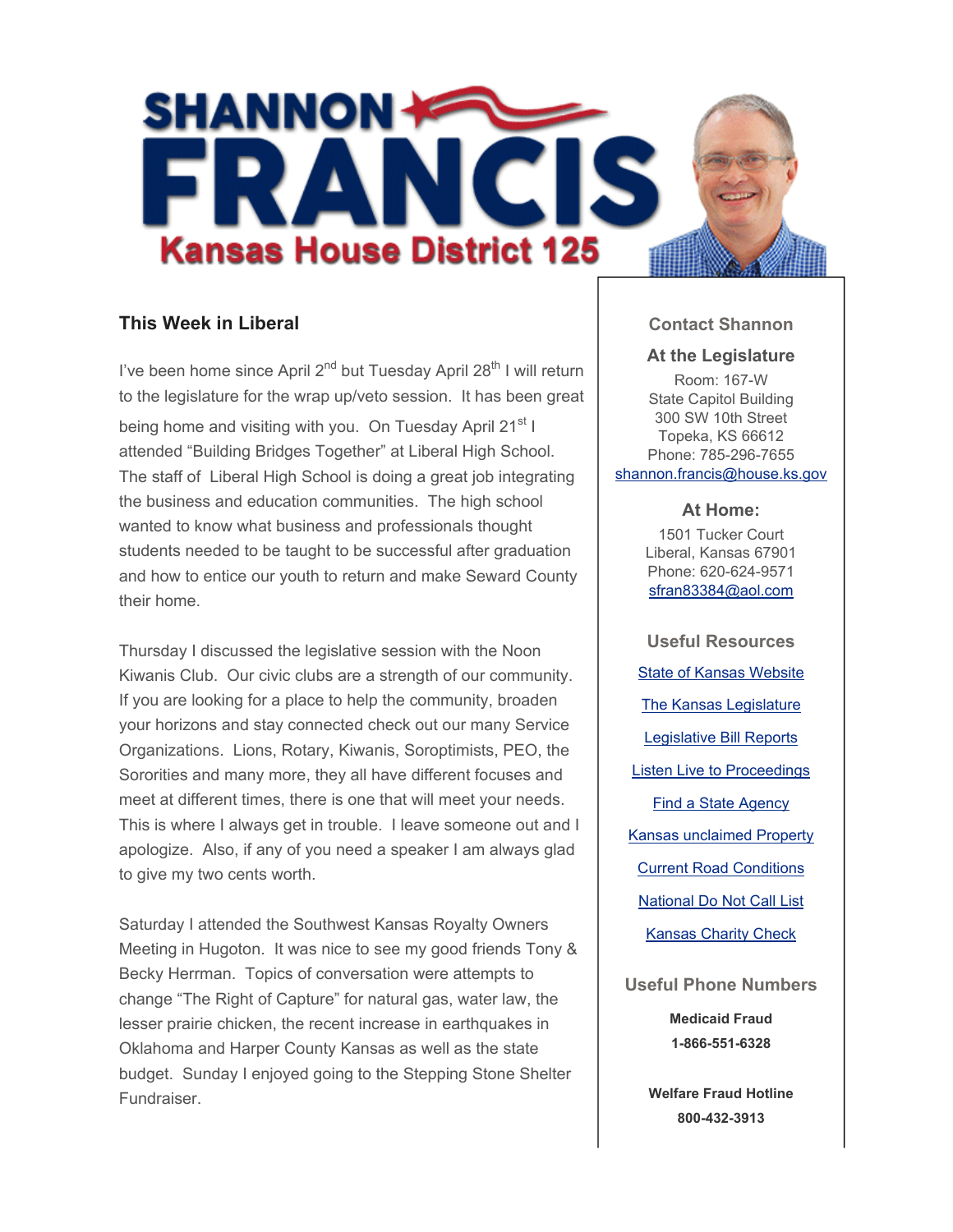## **Back to Topeka & The Budget**

Below is a breakdown of current estimates, spending cuts and revenue increases before legislative committees for the Fiscal year 2016 beginning July 1, 2015.

**\$ Million** Consensus Revenue Receipts (taxes & fees) 4/2/15 \$5,713.2 Current expenditure estimate  $$6,520.2$ Long term structural deficit  $-$ \$807.0

**Current fixes** (not sure there is support in Legislature for all of these)

| Eliminate LATVR (easy hasn't been paid since 2004)                                                        | \$54.0      |
|-----------------------------------------------------------------------------------------------------------|-------------|
| MCO Privilege fee (running into trouble because of effect on<br>private insurers)                         | \$136.3     |
| Kansas Bioscience Authority Transfer Reduction                                                            | \$22.0      |
| <b>Star Bonds</b>                                                                                         | \$17.0      |
| Misc Dept cuts                                                                                            |             |
| Increase Cigarette tax to \$2.29 a pack & other tobacco 25%                                               | \$80.8      |
| Increase liquor taxes                                                                                     | \$27.1      |
| Freeze Planned Individual Income tax rate decreases                                                       | \$50.3      |
| Speed up eliminating Individual Income Tax deductions                                                     | \$22.9      |
| Deficit after these fixes                                                                                 | $-$ \$363.2 |
| Additional Department of Transportation Transfers (At some<br>point this impacts transportation projects) | \$132.3     |
| Tax amnesty (one time deal)                                                                               | \$30.0      |
| Estimated beginning balance for fiscal year 2016                                                          | \$69.3      |
| Deficit                                                                                                   | $-$131.6$   |

The next few weeks the legislature will be working on a solution for this issue. I believe it is important that businesses and our citizens have certainty about tax policy and spending by the state for the future. Our current situation of moving from financial crisis to financial crisis is not good. I hope long-term solutions are presented that are equitable and fair to all Kansans.

### **Famous Kansans**

**Dean Edwards Smith** (February 28, 1931 – February 7, 2015) was a head coach of men's college basketball. Originally from Emporia, Kansas, Smith was called a "coaching legend" by the Basketball Hall of Fame. Smith coached from 1961 to 1997 and **Department On Aging 800-432-3535**

**Child/Adult Abuse Hotline 800-922-5330**

**Child & Family Services 888-369-4777**

**Consumer Protection 800-423-2310**

**Crime Tip Hotline 800-252-8477**

**Crime Victim Assistance 800-828-9745**

> **Gov- Brownback 800-748-4408**

**Highway Road Conditions 511 (in Kansas)**

> **Housing Hotline 800-752-4422**

**KanCare Assistance 866-305-5147**

> **Kansas Lottery 800-544-9467**

**Legislative Hotline 800-432-3924**

**Mental Health Services 888-582-3759**

**School Safety Hotline 877-626-8203**